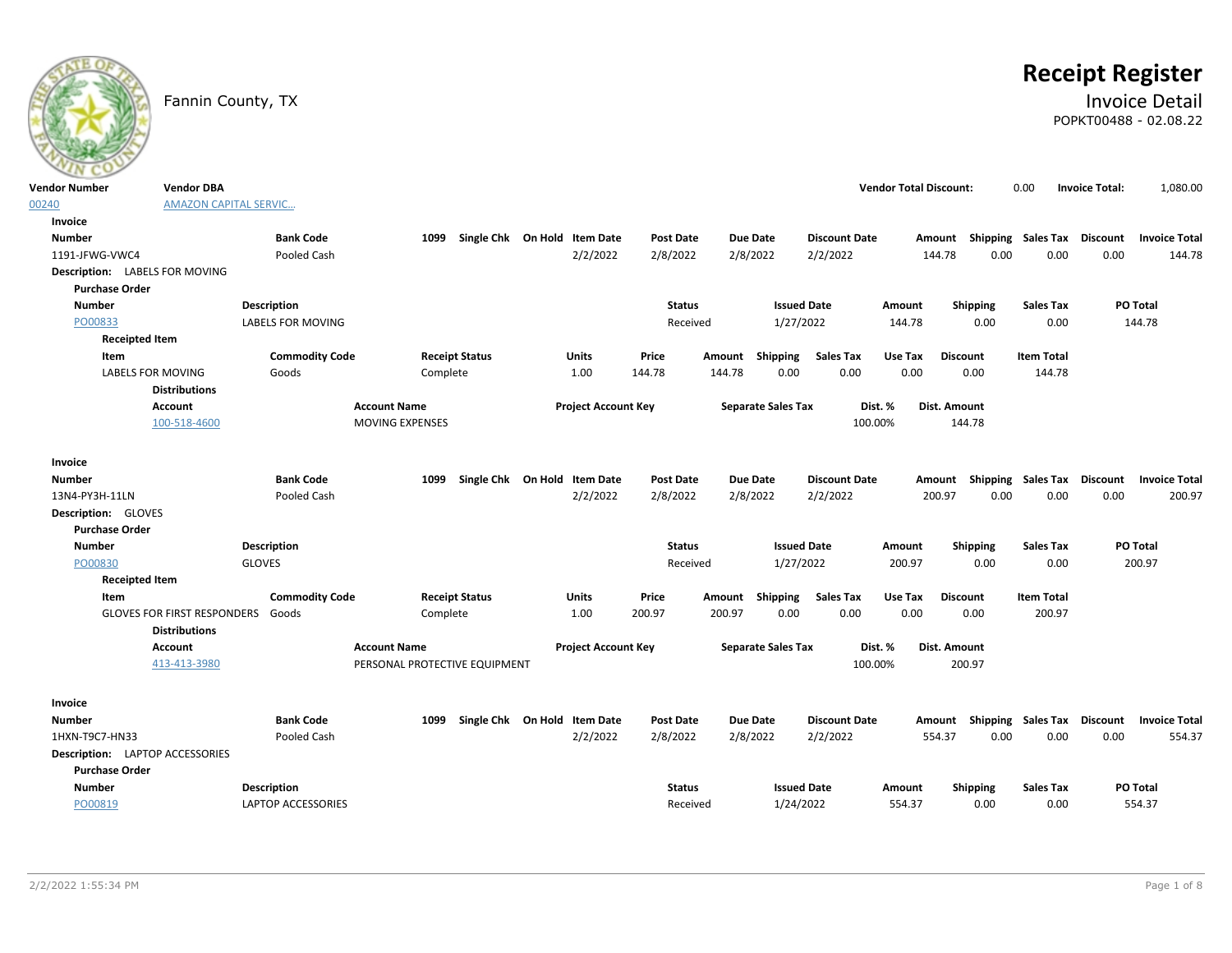| <b>Receipted Item</b>               |                                          |                             |                             |                       |                                   |                  |        |                           |                      |                               |                                    |                    |                       |                      |
|-------------------------------------|------------------------------------------|-----------------------------|-----------------------------|-----------------------|-----------------------------------|------------------|--------|---------------------------|----------------------|-------------------------------|------------------------------------|--------------------|-----------------------|----------------------|
| Item                                |                                          | <b>Commodity Code</b>       |                             | <b>Receipt Status</b> | Units                             | Price            |        | Amount Shipping           | <b>Sales Tax</b>     | Use Tax                       | <b>Discount</b>                    | <b>Item Total</b>  |                       |                      |
|                                     | LAP TOP STANDS                           | Goods                       | Complete                    |                       | 23.00                             | 10.99            | 252.77 | 0.00                      | 0.00                 | 0.00                          | 0.00                               | 252.77             |                       |                      |
|                                     | <b>Distributions</b>                     |                             |                             |                       |                                   |                  |        |                           |                      |                               |                                    |                    |                       |                      |
|                                     | <b>Account</b>                           |                             | <b>Account Name</b>         |                       | <b>Project Account Key</b>        |                  |        | <b>Separate Sales Tax</b> |                      | Dist. %                       | Dist. Amount                       |                    |                       |                      |
|                                     | 100-503-5760                             |                             | COUNTY COMPUTER REPLACEMENT |                       |                                   |                  |        |                           |                      | 100.00%                       | 252.77                             |                    |                       |                      |
| <b>Receipted Item</b>               |                                          |                             |                             |                       |                                   |                  |        |                           |                      |                               |                                    |                    |                       |                      |
| Item                                |                                          | <b>Commodity Code</b>       |                             | <b>Receipt Status</b> | <b>Units</b>                      | Price            |        | Amount Shipping           | <b>Sales Tax</b>     | Use Tax                       | <b>Discount</b>                    | <b>Item Total</b>  |                       |                      |
|                                     | STAR-TECH DVI ADAPTER                    | Goods                       | Complete                    |                       | 20.00                             | 15.08            | 301.60 | 0.00                      | 0.00                 | 0.00                          | 0.00                               | 301.60             |                       |                      |
|                                     | <b>Distributions</b>                     |                             |                             |                       |                                   |                  |        |                           |                      |                               |                                    |                    |                       |                      |
|                                     | <b>Account</b>                           |                             | <b>Account Name</b>         |                       | <b>Project Account Key</b>        |                  |        | <b>Separate Sales Tax</b> |                      | Dist. %                       | Dist. Amount                       |                    |                       |                      |
|                                     | 100-503-5760                             |                             | COUNTY COMPUTER REPLACEMENT |                       |                                   |                  |        |                           |                      | 100.00%                       | 301.60                             |                    |                       |                      |
| Invoice                             |                                          |                             |                             |                       |                                   |                  |        |                           |                      |                               |                                    |                    |                       |                      |
| <b>Number</b>                       |                                          | <b>Bank Code</b>            | 1099                        |                       | Single Chk On Hold Item Date      | <b>Post Date</b> |        | <b>Due Date</b>           | <b>Discount Date</b> |                               | Amount                             | Shipping Sales Tax | Discount              | <b>Invoice Total</b> |
| 1J3H-MRW4-74JW                      |                                          | Pooled Cash                 |                             |                       | 2/2/2022                          | 2/8/2022         |        | 2/8/2022                  | 2/2/2022             |                               | 179.88<br>0.00                     | 0.00               | 0.00                  | 179.88               |
| <b>Description:</b> Office Supplies |                                          |                             |                             |                       |                                   |                  |        |                           |                      |                               |                                    |                    |                       |                      |
| <b>Purchase Order</b>               |                                          |                             |                             |                       |                                   |                  |        |                           |                      |                               |                                    |                    |                       |                      |
| <b>Number</b>                       |                                          | <b>Description</b>          |                             |                       |                                   | <b>Status</b>    |        | <b>Issued Date</b>        |                      | Amount                        | <b>Shipping</b>                    | <b>Sales Tax</b>   |                       | PO Total             |
| PO00818                             |                                          | Office Supplies             |                             |                       |                                   | Received         |        | 1/14/2022                 |                      | 179.88                        | 0.00                               | 0.00               |                       | 179.88               |
| <b>Receipted Item</b>               |                                          |                             |                             |                       |                                   |                  |        |                           |                      |                               |                                    |                    |                       |                      |
| Item                                |                                          | <b>Commodity Code</b>       |                             | <b>Receipt Status</b> | Units                             | Price            | Amount | Shipping                  | <b>Sales Tax</b>     | Use Tax                       | <b>Discount</b>                    | <b>Item Total</b>  |                       |                      |
|                                     | Wester Digital External Hard Drive Goods |                             | Complete                    |                       | 4.00                              | 44.97            | 179.88 | 0.00                      | 0.00                 | 0.00                          | 0.00                               | 179.88             |                       |                      |
|                                     | <b>Distributions</b>                     |                             |                             |                       |                                   |                  |        |                           |                      |                               |                                    |                    |                       |                      |
|                                     | <b>Account</b>                           |                             | <b>Account Name</b>         |                       | <b>Project Account Key</b>        |                  |        | <b>Separate Sales Tax</b> |                      | Dist. %                       | Dist. Amount                       |                    |                       |                      |
|                                     | 100-475-3100                             |                             | <b>OFFICE SUPPLIES</b>      |                       |                                   |                  |        |                           |                      | 100.00%                       | 179.88                             |                    |                       |                      |
| <b>Vendor Number</b>                | <b>Vendor DBA</b>                        |                             |                             |                       |                                   |                  |        |                           |                      | <b>Vendor Total Discount:</b> |                                    | 0.00               | <b>Invoice Total:</b> | 426.00               |
| 00146                               | <b>BETSY ROSS FLAG GIRL, I</b>           |                             |                             |                       |                                   |                  |        |                           |                      |                               |                                    |                    |                       |                      |
| Invoice                             |                                          |                             |                             |                       |                                   |                  |        |                           |                      |                               |                                    |                    |                       |                      |
| <b>Number</b>                       |                                          | <b>Bank Code</b>            |                             |                       | 1099 Single Chk On Hold Item Date | Post Date        |        | Due Date                  | <b>Discount Date</b> |                               | Amount Shipping Sales Tax Discount |                    |                       | <b>Invoice Total</b> |
| 860560-T                            |                                          | Pooled Cash                 |                             |                       | 2/2/2022                          | 2/8/2022         |        | 2/8/2022                  | 2/2/2022             |                               | 426.00<br>0.00                     | 0.00               | 0.00                  | 426.00               |
|                                     | Description: FLAGS FOR COURTHOUSE        |                             |                             |                       |                                   |                  |        |                           |                      |                               |                                    |                    |                       |                      |
| <b>Purchase Order</b>               |                                          |                             |                             |                       |                                   |                  |        |                           |                      |                               |                                    |                    |                       |                      |
| <b>Number</b>                       |                                          | <b>Description</b>          |                             |                       |                                   | <b>Status</b>    |        | <b>Issued Date</b>        |                      | Amount                        | <b>Shipping</b>                    | <b>Sales Tax</b>   |                       | PO Total             |
| PO00825                             |                                          | <b>FLAGS FOR COURTHOUSE</b> |                             |                       |                                   | Received         |        | 1/26/2022                 |                      | 426.00                        | 0.00                               | 0.00               |                       | 426.00               |
| <b>Receipted Item</b>               |                                          |                             |                             |                       |                                   |                  |        |                           |                      |                               |                                    |                    |                       |                      |
| Item                                |                                          | <b>Commodity Code</b>       |                             | <b>Receipt Status</b> | Units                             | Price            |        | Amount Shipping           | <b>Sales Tax</b>     | Use Tax                       | <b>Discount</b>                    | <b>Item Total</b>  |                       |                      |
|                                     | TX FLAG FOR COURTHOUSE 8 X 1. Goods      |                             | Complete                    |                       | 1.00                              | 192.00           | 192.00 | 0.00                      | 0.00                 | 0.00                          | 0.00                               | 192.00             |                       |                      |
|                                     | <b>Distributions</b>                     |                             |                             |                       |                                   |                  |        |                           |                      |                               |                                    |                    |                       |                      |
|                                     | <b>Account</b>                           |                             | <b>Account Name</b>         |                       | <b>Project Account Key</b>        |                  |        | <b>Separate Sales Tax</b> |                      | Dist. %                       | Dist. Amount                       |                    |                       |                      |
|                                     | 100-518-4600                             |                             | <b>MOVING EXPENSES</b>      |                       |                                   |                  |        |                           |                      | 100.00%                       | 192.00                             |                    |                       |                      |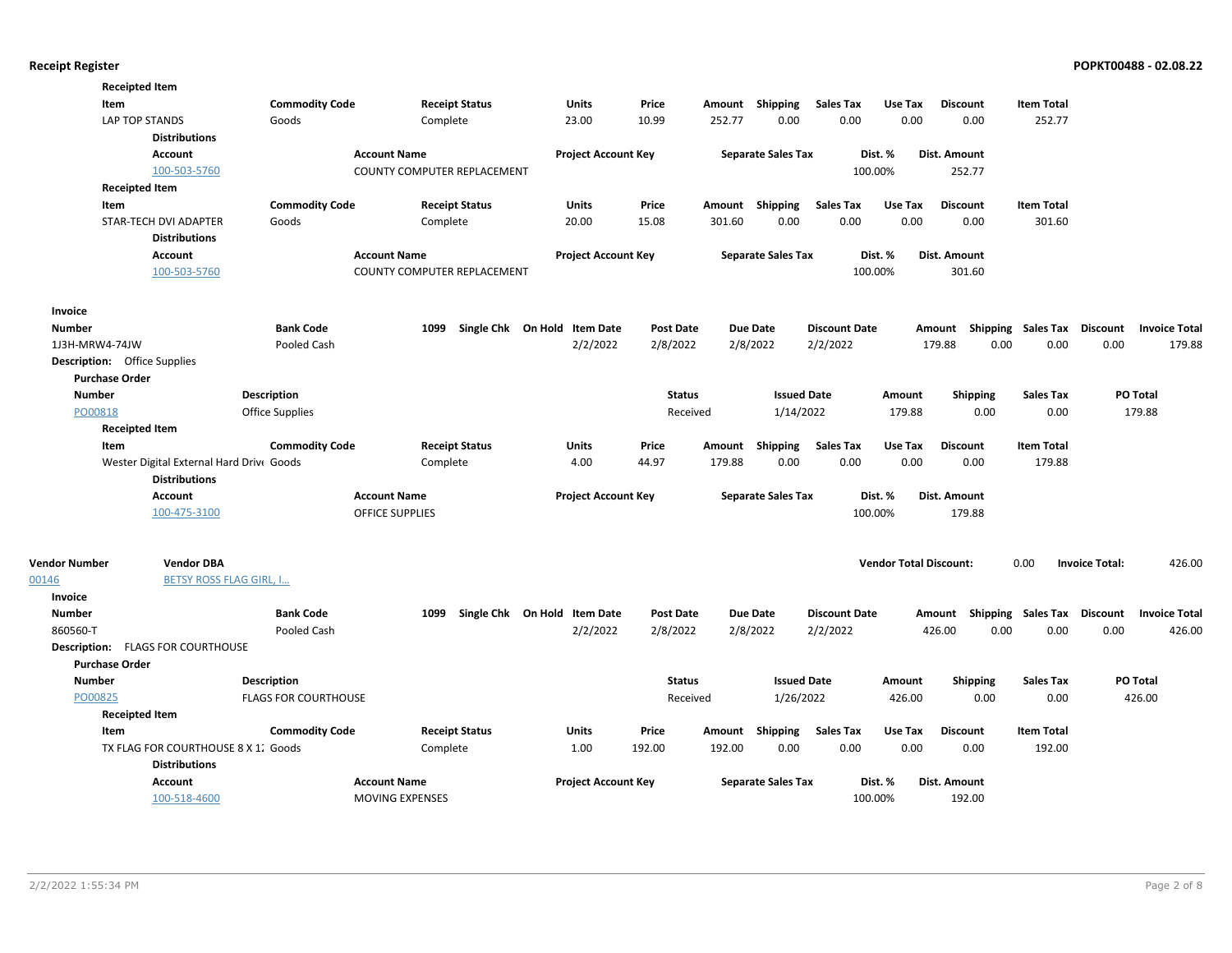|                       | <b>Receipted Item</b>                                       |                         |                        |                                   |                  |        |                           |                      |                               |                           |                   |                       |                      |
|-----------------------|-------------------------------------------------------------|-------------------------|------------------------|-----------------------------------|------------------|--------|---------------------------|----------------------|-------------------------------|---------------------------|-------------------|-----------------------|----------------------|
| Item                  |                                                             | <b>Commodity Code</b>   | <b>Receipt Status</b>  | <b>Units</b>                      | Price            |        | Amount Shipping           | <b>Sales Tax</b>     | Use Tax                       | <b>Discount</b>           | <b>Item Total</b> |                       |                      |
|                       | US FLAG FOR COURTHOUSE 8 X 1. Goods<br><b>Distributions</b> |                         | Complete               | 1.00                              | 234.00           | 234.00 | 0.00                      | 0.00                 | 0.00                          | 0.00                      | 234.00            |                       |                      |
|                       | Account                                                     |                         | <b>Account Name</b>    | <b>Project Account Key</b>        |                  |        | <b>Separate Sales Tax</b> |                      | Dist. %                       | Dist. Amount              |                   |                       |                      |
|                       | 100-518-4600                                                |                         | <b>MOVING EXPENSES</b> |                                   |                  |        |                           | 100.00%              |                               | 234.00                    |                   |                       |                      |
| Vendor Number         | <b>Vendor DBA</b>                                           |                         |                        |                                   |                  |        |                           |                      | <b>Vendor Total Discount:</b> |                           | 0.00              | <b>Invoice Total:</b> | 1,620.00             |
| 00407                 | <b>BONHAM BUILDING SUPP</b>                                 |                         |                        |                                   |                  |        |                           |                      |                               |                           |                   |                       |                      |
| Invoice               |                                                             |                         |                        |                                   |                  |        |                           |                      |                               |                           |                   |                       |                      |
| <b>Number</b>         |                                                             | <b>Bank Code</b>        |                        | 1099 Single Chk On Hold Item Date | <b>Post Date</b> |        | <b>Due Date</b>           | <b>Discount Date</b> |                               | Amount Shipping Sales Tax |                   | <b>Discount</b>       | <b>Invoice Total</b> |
| INV0372591            |                                                             | Pooled Cash             |                        | 2/2/2022                          | 2/8/2022         |        | 2/8/2022                  | 2/2/2022             |                               | 1,620.00<br>0.00          | 0.00              | 0.00                  | 1,620.00             |
|                       | Description: BOXES FOR MOVING                               |                         |                        |                                   |                  |        |                           |                      |                               |                           |                   |                       |                      |
| <b>Purchase Order</b> |                                                             |                         |                        |                                   |                  |        |                           |                      |                               |                           |                   |                       |                      |
| <b>Number</b>         |                                                             | <b>Description</b>      |                        |                                   | <b>Status</b>    |        | <b>Issued Date</b>        |                      | Amount                        | <b>Shipping</b>           | <b>Sales Tax</b>  | PO Total              |                      |
| PO00834               |                                                             | <b>BOXES FOR MOVING</b> |                        |                                   | Received         |        | 1/27/2022                 |                      | 1,620.00                      | 0.00                      | 0.00              | 1,620.00              |                      |
|                       | <b>Receipted Item</b>                                       |                         |                        |                                   |                  |        |                           |                      |                               |                           |                   |                       |                      |
| Item                  |                                                             | <b>Commodity Code</b>   | <b>Receipt Status</b>  | Units                             | Price            | Amount | Shipping                  | <b>Sales Tax</b>     | Use Tax                       | <b>Discount</b>           | <b>Item Total</b> |                       |                      |
| <b>LEGAL SIZE</b>     |                                                             | Goods                   | Complete               | 200.00                            | 4.35             | 870.00 | 0.00                      | 0.00                 | 0.00                          | 0.00                      | 870.00            |                       |                      |
|                       | <b>Distributions</b>                                        |                         |                        |                                   |                  |        |                           |                      |                               |                           |                   |                       |                      |
|                       | Account                                                     |                         | <b>Account Name</b>    | <b>Project Account Key</b>        |                  |        | <b>Separate Sales Tax</b> |                      | Dist. %                       | Dist. Amount              |                   |                       |                      |
|                       | 100-518-4600                                                |                         | <b>MOVING EXPENSES</b> |                                   |                  |        |                           | 100.00%              |                               | 870.00                    |                   |                       |                      |
|                       | <b>Receipted Item</b>                                       |                         |                        |                                   |                  |        |                           |                      |                               |                           |                   |                       |                      |
| Item                  |                                                             | <b>Commodity Code</b>   | <b>Receipt Status</b>  | <b>Units</b>                      | Price            | Amount | Shipping                  | <b>Sales Tax</b>     | Use Tax                       | <b>Discount</b>           | <b>Item Total</b> |                       |                      |
| <b>LETTER SIZE</b>    |                                                             | Goods                   | Complete               | 200.00                            | 3.75             | 750.00 | 0.00                      | 0.00                 | 0.00                          | 0.00                      | 750.00            |                       |                      |
|                       | <b>Distributions</b>                                        |                         |                        |                                   |                  |        |                           |                      |                               |                           |                   |                       |                      |
|                       | Account                                                     |                         | <b>Account Name</b>    | <b>Project Account Key</b>        |                  |        | <b>Separate Sales Tax</b> |                      | Dist. %                       | Dist. Amount              |                   |                       |                      |
|                       | 100-518-4600                                                |                         | MOVING EXPENSES        |                                   |                  |        |                           | 100.00%              |                               | 750.00                    |                   |                       |                      |
| Vendor Number         | <b>Vendor DBA</b>                                           |                         |                        |                                   |                  |        |                           |                      | <b>Vendor Total Discount:</b> |                           | 0.00              | <b>Invoice Total:</b> | 86.44                |
| 00696                 | <b>DELL MARKETING L.P.</b>                                  |                         |                        |                                   |                  |        |                           |                      |                               |                           |                   |                       |                      |
| Invoice               |                                                             |                         |                        |                                   |                  |        |                           |                      |                               |                           |                   |                       |                      |
| <b>Number</b>         |                                                             | <b>Bank Code</b>        |                        | 1099 Single Chk On Hold Item Date | <b>Post Date</b> |        | <b>Due Date</b>           | <b>Discount Date</b> |                               | Shipping<br>Amount        | Sales Tax         | <b>Discount</b>       | <b>Invoice Total</b> |
| 10556248322           |                                                             | Pooled Cash             |                        | 2/2/2022                          | 2/8/2022         |        | 2/8/2022                  | 2/2/2022             |                               | 86.44<br>0.00             | 0.00              | 0.00                  | 86.44                |
| Description: TONER    |                                                             |                         |                        |                                   |                  |        |                           |                      |                               |                           |                   |                       |                      |
| <b>Purchase Order</b> |                                                             |                         |                        |                                   |                  |        |                           |                      |                               |                           |                   |                       |                      |
| <b>Number</b>         |                                                             | Description             |                        |                                   | <b>Status</b>    |        | <b>Issued Date</b>        |                      | Amount                        | <b>Shipping</b>           | <b>Sales Tax</b>  | PO Total              |                      |
| PO00823               |                                                             | <b>TONER</b>            |                        |                                   | Received         |        | 1/26/2022                 |                      | 86.44                         | 0.00                      | 0.00              |                       | 86.44                |
|                       | <b>Receipted Item</b>                                       |                         |                        |                                   |                  |        |                           |                      |                               |                           |                   |                       |                      |
| Item                  |                                                             | <b>Commodity Code</b>   | <b>Receipt Status</b>  | Units                             | Price            | Amount | Shipping                  | Sales Tax            | Use Tax                       | <b>Discount</b>           | <b>Item Total</b> |                       |                      |
|                       | <b>S2815 TONER CARTRIDGE</b><br><b>Distributions</b>        | Goods                   | Complete               | 1.00                              | 86.44            | 86.44  | 0.00                      | 0.00                 | 0.00                          | 0.00                      | 86.44             |                       |                      |
|                       | Account                                                     |                         | <b>Account Name</b>    | <b>Project Account Key</b>        |                  |        | <b>Separate Sales Tax</b> |                      | Dist. %                       | Dist. Amount              |                   |                       |                      |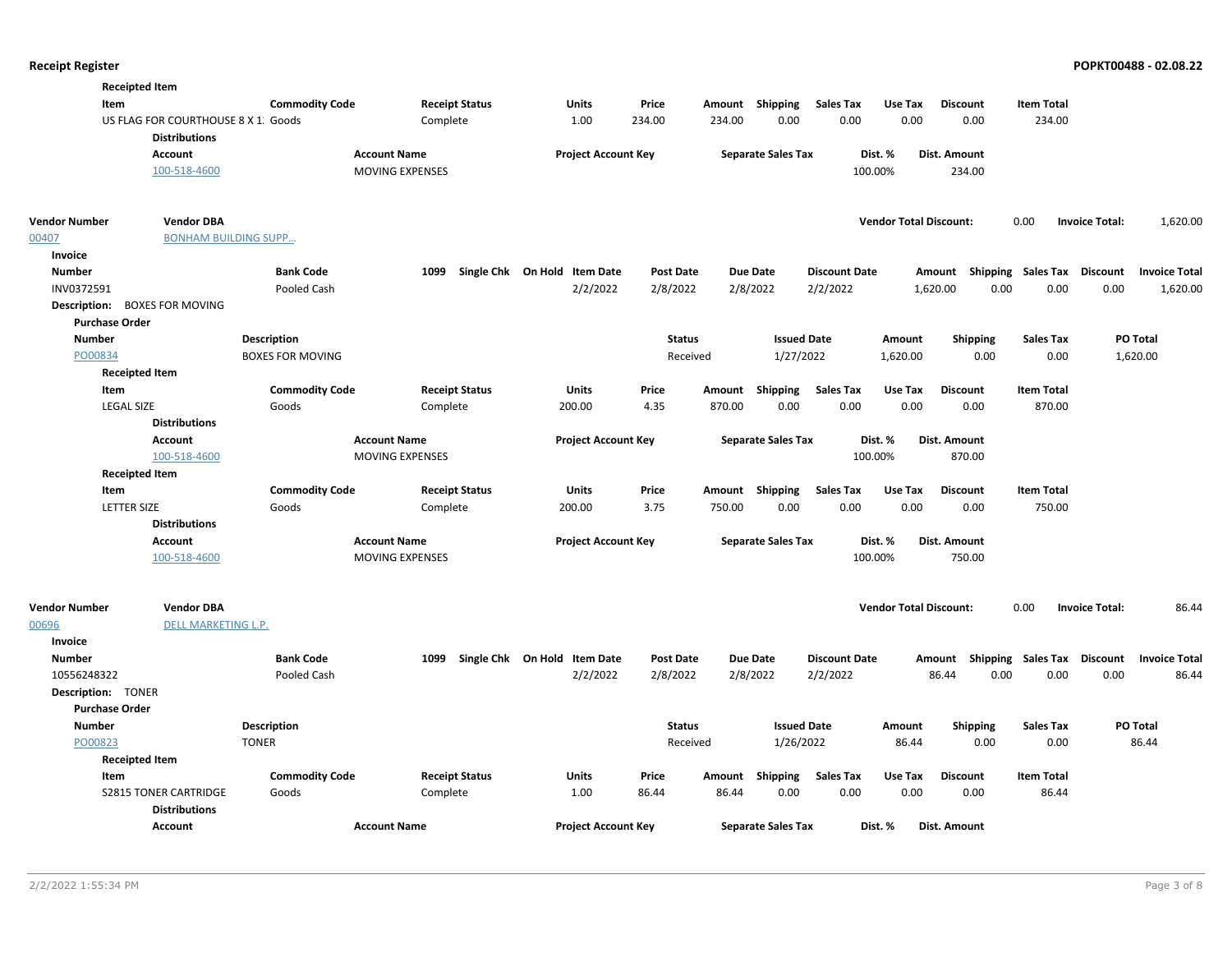| <b>Receipt Register</b> |                                                               |                             |                           |                              |                  |                           |                      |                               |                                    |                   | POPKT00488 - 02.08.22 |                      |
|-------------------------|---------------------------------------------------------------|-----------------------------|---------------------------|------------------------------|------------------|---------------------------|----------------------|-------------------------------|------------------------------------|-------------------|-----------------------|----------------------|
|                         | 100-496-3100                                                  |                             | <b>OFFICE SUPPLIES</b>    |                              |                  |                           |                      | 100.00%                       | 86.44                              |                   |                       |                      |
| <b>Vendor Number</b>    | <b>Vendor DBA</b>                                             |                             |                           |                              |                  |                           |                      | <b>Vendor Total Discount:</b> |                                    | 0.00              | <b>Invoice Total:</b> | 1,200.00             |
| <b>VEN02799</b>         | <b>MAXPRO ENTERPRISES</b>                                     |                             |                           |                              |                  |                           |                      |                               |                                    |                   |                       |                      |
| Invoice                 |                                                               |                             |                           |                              |                  |                           |                      |                               |                                    |                   |                       |                      |
| <b>Number</b>           |                                                               | <b>Bank Code</b>            | 1099                      | Single Chk On Hold Item Date | <b>Post Date</b> | <b>Due Date</b>           | <b>Discount Date</b> |                               | Amount Shipping Sales Tax Discount |                   |                       | <b>Invoice Total</b> |
| 2573                    |                                                               | Pooled Cash                 | Y                         | 2/2/2022                     | 2/8/2022         | 2/8/2022                  | 2/2/2022             | 1,200.00                      | 0.00                               | 0.00              | 0.00                  | 1,200.00             |
|                         | Description: CLEANING FOR JANUARY                             |                             |                           |                              |                  |                           |                      |                               |                                    |                   |                       |                      |
|                         | <b>Purchase Order</b>                                         |                             |                           |                              |                  |                           |                      |                               |                                    |                   |                       |                      |
| <b>Number</b>           |                                                               | <b>Description</b>          |                           |                              | <b>Status</b>    |                           | <b>Issued Date</b>   | Amount                        | <b>Shipping</b>                    | <b>Sales Tax</b>  | PO Total              |                      |
| PO00779                 |                                                               | <b>CLEANING FOR JANUARY</b> |                           |                              | Received         |                           | 1/5/2022             | 1,200.00                      | 0.00                               | 0.00              | 1,200.00              |                      |
|                         | <b>Receipted Item</b>                                         |                             |                           |                              |                  |                           |                      |                               |                                    |                   |                       |                      |
|                         | Item                                                          | <b>Commodity Code</b>       | <b>Receipt Status</b>     | <b>Units</b>                 | Price            | <b>Shipping</b><br>Amount | <b>Sales Tax</b>     | Use Tax                       | <b>Discount</b>                    | <b>Item Total</b> |                       |                      |
|                         | JANUARY - 200 EAST 1ST STREET                                 | Goods                       | Complete                  | 1.00                         | 600.00           | 600.00                    | 0.00<br>0.00         | 0.00                          | 0.00                               | 600.00            |                       |                      |
|                         | <b>Distributions</b>                                          |                             |                           |                              |                  |                           |                      |                               |                                    |                   |                       |                      |
|                         | <b>Account</b>                                                |                             | <b>Account Name</b>       | <b>Project Account Key</b>   |                  | <b>Separate Sales Tax</b> |                      | Dist. %                       | <b>Dist. Amount</b>                |                   |                       |                      |
|                         | 100-510-4005                                                  |                             | <b>CUSTODIAL SERVICES</b> |                              |                  |                           |                      | 100.00%                       | 600.00                             |                   |                       |                      |
|                         | <b>Receipted Item</b>                                         |                             |                           |                              |                  |                           |                      |                               |                                    |                   |                       |                      |
|                         | Item                                                          | <b>Commodity Code</b>       | <b>Receipt Status</b>     | <b>Units</b>                 | Price            | Amount Shipping           | <b>Sales Tax</b>     | Use Tax                       | <b>Discount</b>                    | <b>Item Total</b> |                       |                      |
|                         | JANUARY 800 EAST 2ND STREET                                   | Goods                       | Complete                  | 1.00                         | 600.00           | 600.00                    | 0.00<br>0.00         | 0.00                          | 0.00                               | 600.00            |                       |                      |
|                         | <b>Distributions</b>                                          |                             |                           |                              |                  |                           |                      |                               |                                    |                   |                       |                      |
|                         | Account                                                       |                             | <b>Account Name</b>       | <b>Project Account Key</b>   |                  | <b>Separate Sales Tax</b> |                      | Dist. %                       | Dist. Amount                       |                   |                       |                      |
|                         | 100-510-4005                                                  |                             | <b>CUSTODIAL SERVICES</b> |                              |                  |                           |                      | 100.00%                       | 600.00                             |                   |                       |                      |
| <b>Vendor Number</b>    | <b>Vendor DBA</b>                                             |                             |                           |                              |                  |                           |                      | <b>Vendor Total Discount:</b> |                                    | 0.00              | <b>Invoice Total:</b> | 283.58               |
| 00216                   | <b>OFFICE DEPOT</b>                                           |                             |                           |                              |                  |                           |                      |                               |                                    |                   |                       |                      |
| Invoice                 |                                                               |                             |                           |                              |                  |                           |                      |                               |                                    |                   |                       |                      |
| <b>Number</b>           |                                                               | <b>Bank Code</b>            | 1099                      | Single Chk On Hold Item Date | <b>Post Date</b> | <b>Due Date</b>           | <b>Discount Date</b> |                               | Amount Shipping Sales Tax Discount |                   |                       | <b>Invoice Total</b> |
| 223716928001            |                                                               | Pooled Cash                 |                           | 2/2/2022                     | 2/8/2022         | 2/8/2022                  | 2/2/2022             |                               | 106.98<br>0.00                     | 0.00              | 0.00                  | 106.98               |
|                         | <b>Description:</b> office supplies                           |                             |                           |                              |                  |                           |                      |                               |                                    |                   |                       |                      |
|                         | <b>Purchase Order</b>                                         |                             |                           |                              |                  |                           |                      |                               |                                    |                   |                       |                      |
| <b>Number</b>           |                                                               | <b>Description</b>          |                           |                              | <b>Status</b>    |                           | <b>Issued Date</b>   | Amount                        | <b>Shipping</b>                    | <b>Sales Tax</b>  | PO Total              |                      |
| PO00816                 |                                                               | office supplies             |                           |                              | Received         |                           | 1/24/2022            | 106.98                        | 0.00                               | 0.00              |                       | 106.98               |
|                         | <b>Receipted Item</b>                                         |                             |                           |                              |                  |                           |                      |                               |                                    |                   |                       |                      |
|                         | Item                                                          | <b>Commodity Code</b>       | <b>Receipt Status</b>     | Units                        | Price            | Shipping<br>Amount        | <b>Sales Tax</b>     | Use Tax                       | <b>Discount</b>                    | <b>Item Total</b> |                       |                      |
|                         | #325503 Envelope Moistener 4 pl Goods<br><b>Distributions</b> |                             | Complete                  | 1.00                         | 10.00            | 10.00                     | 0.00<br>0.00         | 0.00                          | 0.00                               | 10.00             |                       |                      |
|                         | <b>Account</b>                                                |                             | <b>Account Name</b>       | <b>Project Account Key</b>   |                  | <b>Separate Sales Tax</b> |                      | Dist. %                       | Dist. Amount                       |                   |                       |                      |
|                         | 100-435-3100                                                  |                             | <b>OFFICE SUPPLIES</b>    |                              |                  |                           |                      | 100.00%                       | 10.00                              |                   |                       |                      |
|                         | <b>Receipted Item</b>                                         |                             |                           |                              |                  |                           |                      |                               |                                    |                   |                       |                      |
|                         | Item                                                          | <b>Commodity Code</b>       | <b>Receipt Status</b>     | Units                        | Price            | Amount Shipping           | <b>Sales Tax</b>     | Use Tax                       | <b>Discount</b>                    | <b>Item Total</b> |                       |                      |
|                         | #348037-Copy Paper 10 Ream                                    | Goods                       | Complete                  | 1.00                         | 44.47            | 44.47                     | 0.00<br>0.00         | 0.00                          | 0.00                               | 44.47             |                       |                      |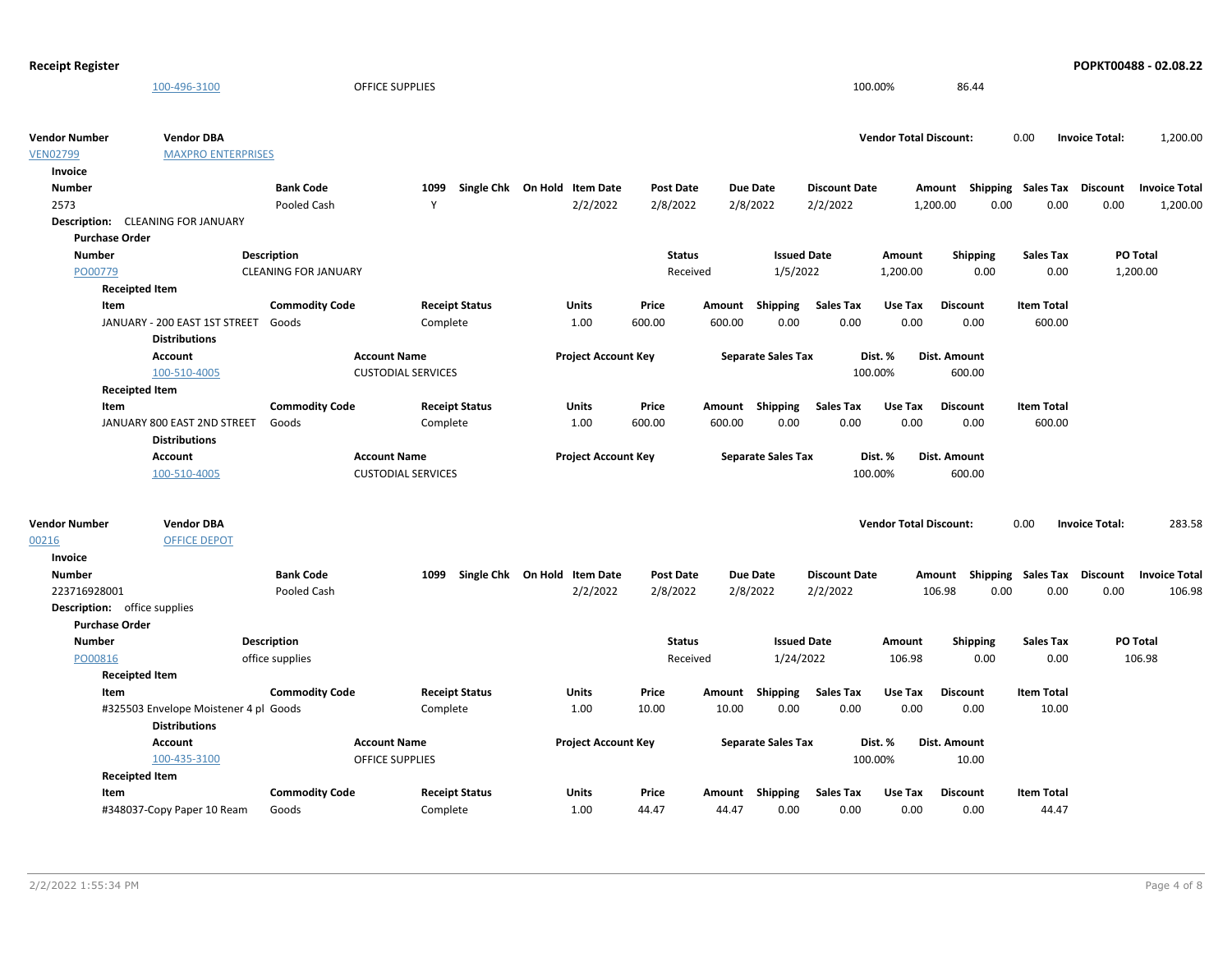| <b>Account</b>                      | <b>Distributions</b><br>100-435-3100   | <b>Account Name</b><br>OFFICE SUPPLIES | <b>Project Account Key</b>   |                  |                 | <b>Separate Sales Tax</b> | 100.00%                  | Dist. %         | Dist. Amount<br>44.47                      |                            |          |                      |
|-------------------------------------|----------------------------------------|----------------------------------------|------------------------------|------------------|-----------------|---------------------------|--------------------------|-----------------|--------------------------------------------|----------------------------|----------|----------------------|
| <b>Receipted Item</b><br>Item       | <b>Commodity Code</b>                  | <b>Receipt Status</b>                  | Units                        | Price            |                 | Amount Shipping           | <b>Sales Tax</b>         | Use Tax         | <b>Discount</b>                            | <b>Item Total</b>          |          |                      |
|                                     | #565832 HP Black Toner Cartridge Goods | Complete                               | 1.00                         | 52.51            | 52.51           | 0.00                      | 0.00                     | 0.00            | 0.00                                       | 52.51                      |          |                      |
|                                     | <b>Distributions</b>                   |                                        |                              |                  |                 |                           |                          |                 |                                            |                            |          |                      |
| <b>Account</b>                      |                                        | <b>Account Name</b>                    | <b>Project Account Key</b>   |                  |                 | <b>Separate Sales Tax</b> |                          | Dist. %         | <b>Dist. Amount</b>                        |                            |          |                      |
|                                     | 100-435-3100                           | OFFICE SUPPLIES                        |                              |                  |                 |                           | 100.00%                  |                 | 52.51                                      |                            |          |                      |
| Invoice                             |                                        |                                        |                              |                  |                 |                           |                          |                 |                                            |                            |          |                      |
| Number                              | <b>Bank Code</b>                       | 1099                                   | Single Chk On Hold Item Date | <b>Post Date</b> |                 | <b>Due Date</b>           | <b>Discount Date</b>     |                 | Amount Shipping Sales Tax Discount         |                            |          | <b>Invoice Total</b> |
| 223718086001                        | Pooled Cash                            |                                        | 2/2/2022                     | 2/8/2022         |                 | 2/8/2022                  | 2/2/2022                 |                 | 33.59<br>0.00                              | 0.00                       | 0.00     | 33.59                |
| <b>Description:</b> office supplies |                                        |                                        |                              |                  |                 |                           |                          |                 |                                            |                            |          |                      |
| <b>Purchase Order</b>               |                                        |                                        |                              |                  |                 |                           |                          |                 |                                            |                            |          |                      |
| <b>Number</b>                       | <b>Description</b>                     |                                        |                              | <b>Status</b>    |                 | <b>Issued Date</b>        |                          | Amount          | <b>Shipping</b>                            | <b>Sales Tax</b>           |          | <b>PO Total</b>      |
| PO00816                             | office supplies                        |                                        |                              | Received         |                 | 1/24/2022                 |                          | 33.59           | 0.00                                       | 0.00                       |          | 33.59                |
| <b>Receipted Item</b>               |                                        |                                        |                              |                  |                 |                           |                          |                 |                                            |                            |          |                      |
| Item                                | <b>Commodity Code</b>                  | <b>Receipt Status</b>                  | <b>Units</b><br>1.00         | Price<br>33.59   | Amount<br>33.59 | Shipping<br>0.00          | <b>Sales Tax</b><br>0.00 | Use Tax<br>0.00 | <b>Discount</b><br>0.00                    | <b>Item Total</b><br>33.59 |          |                      |
| #-911202 Heavy Duty Scissors        | Goods<br><b>Distributions</b>          | Complete                               |                              |                  |                 |                           |                          |                 |                                            |                            |          |                      |
| <b>Account</b>                      |                                        | <b>Account Name</b>                    | <b>Project Account Key</b>   |                  |                 | <b>Separate Sales Tax</b> |                          | Dist. %         | Dist. Amount                               |                            |          |                      |
|                                     | 100-435-3100                           | <b>OFFICE SUPPLIES</b>                 |                              |                  |                 |                           | 100.00%                  |                 | 33.59                                      |                            |          |                      |
|                                     |                                        |                                        |                              |                  |                 |                           |                          |                 |                                            |                            |          |                      |
| Invoice<br>Number                   | <b>Bank Code</b>                       | 1099                                   | Single Chk On Hold Item Date | <b>Post Date</b> |                 | <b>Due Date</b>           | <b>Discount Date</b>     |                 |                                            |                            | Discount | <b>Invoice Total</b> |
| 224233781001                        | Pooled Cash                            |                                        | 2/2/2022                     | 2/8/2022         |                 | 2/8/2022                  | 2/2/2022                 |                 | Amount Shipping Sales Tax<br>90.02<br>0.00 | 0.00                       | 0.00     | 90.02                |
| Description: Office Supplies        |                                        |                                        |                              |                  |                 |                           |                          |                 |                                            |                            |          |                      |
| <b>Purchase Order</b>               |                                        |                                        |                              |                  |                 |                           |                          |                 |                                            |                            |          |                      |
| <b>Number</b>                       | <b>Description</b>                     |                                        |                              | <b>Status</b>    |                 | <b>Issued Date</b>        |                          | Amount          | <b>Shipping</b>                            | <b>Sales Tax</b>           |          | <b>PO Total</b>      |
| PO00820                             | <b>Office Supplies</b>                 |                                        |                              | Received         |                 | 1/24/2022                 |                          | 20.90           | 0.00                                       | 0.00                       |          | 20.90                |
| <b>Receipted Item</b>               |                                        |                                        |                              |                  |                 |                           |                          |                 |                                            |                            |          |                      |
| Item                                | <b>Commodity Code</b>                  | <b>Receipt Status</b>                  | Units                        | Price            | Amount          | Shipping                  | <b>Sales Tax</b>         | Use Tax         | <b>Discount</b>                            | <b>Item Total</b>          |          |                      |
| #618405-Kleenex                     | Goods                                  | Complete                               | 1.00                         | 10.45            | 10.45           | 0.00                      | 0.00                     | 0.00            | 0.00                                       | 10.45                      |          |                      |
|                                     | <b>Distributions</b>                   |                                        |                              |                  |                 |                           |                          |                 |                                            |                            |          |                      |
| <b>Account</b>                      |                                        | <b>Account Name</b>                    | <b>Project Account Key</b>   |                  |                 | <b>Separate Sales Tax</b> |                          | Dist. %         | Dist. Amount                               |                            |          |                      |
|                                     | 100-435-3100                           | <b>OFFICE SUPPLIES</b>                 |                              |                  |                 |                           | 100.00%                  |                 | 10.45                                      |                            |          |                      |
| <b>Receipted Item</b>               |                                        |                                        |                              |                  |                 |                           |                          |                 |                                            |                            |          |                      |
| Item                                | <b>Commodity Code</b>                  | <b>Receipt Status</b>                  | Units                        | Price            |                 | Amount Shipping           | <b>Sales Tax</b>         | Use Tax         | <b>Discount</b>                            | <b>Item Total</b>          |          |                      |
| #618405-Kleenex                     | Goods                                  | Complete                               | 1.00                         | 10.45            | 10.45           | 0.00                      | 0.00                     | 0.00            | 0.00                                       | 10.45                      |          |                      |
|                                     | <b>Distributions</b>                   |                                        |                              |                  |                 |                           |                          |                 |                                            |                            |          |                      |
| <b>Account</b>                      |                                        | <b>Account Name</b>                    | <b>Project Account Key</b>   |                  |                 | <b>Separate Sales Tax</b> |                          | Dist. %         | <b>Dist. Amount</b>                        |                            |          |                      |
|                                     | 100-435-3120                           | <b>DISTRICT JURY SUPPLIES</b>          |                              |                  |                 |                           | 100.00%                  |                 | 10.45                                      |                            |          |                      |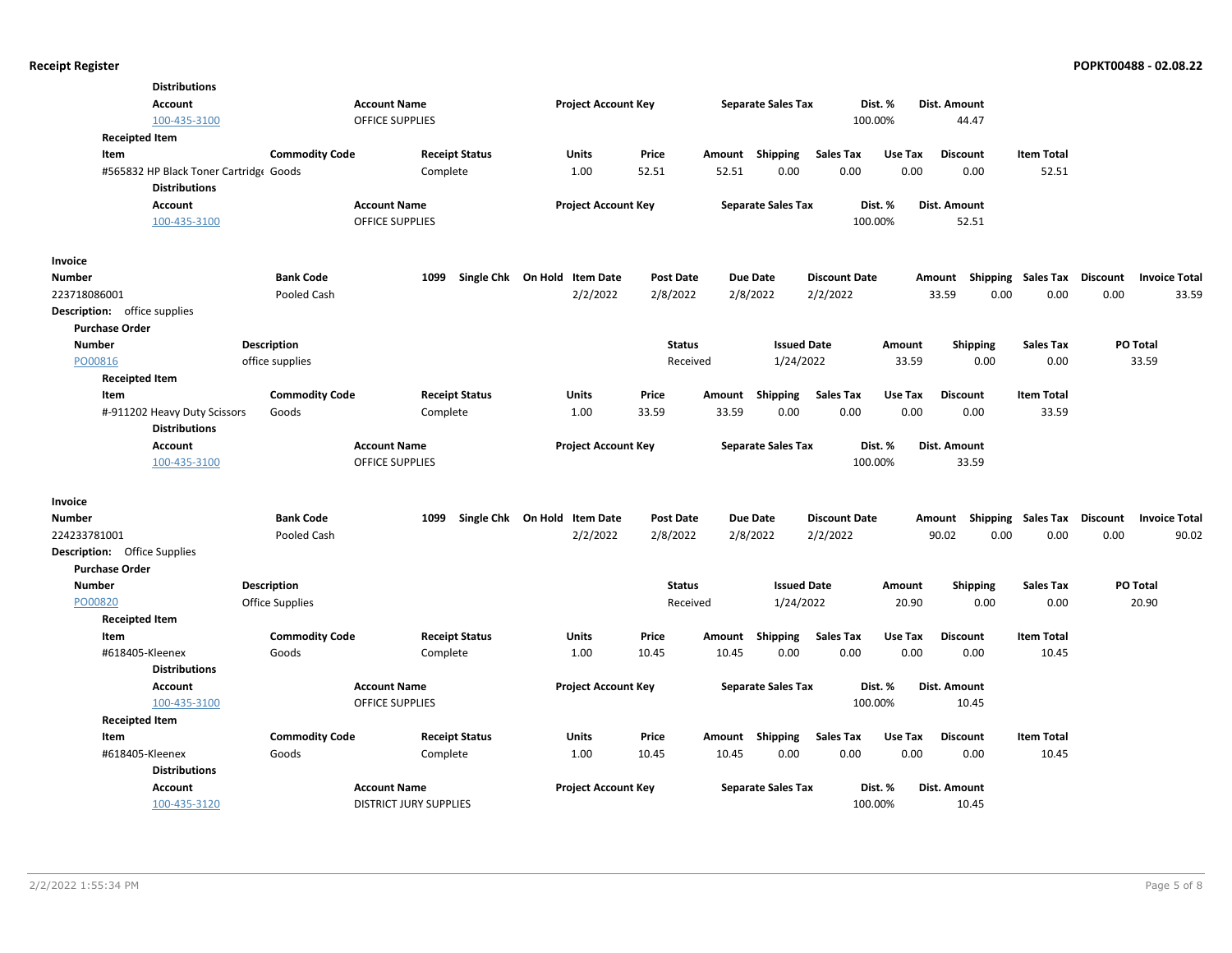| <b>Purchase Order</b>                   |                            |                            |                                      |                  |                           |                           |                      |         |                                    |                   |                 |                      |
|-----------------------------------------|----------------------------|----------------------------|--------------------------------------|------------------|---------------------------|---------------------------|----------------------|---------|------------------------------------|-------------------|-----------------|----------------------|
| <b>Number</b>                           | <b>Description</b>         |                            |                                      | <b>Status</b>    |                           | <b>Issued Date</b>        |                      | Amount  | <b>Shipping</b>                    | Sales Tax         | <b>PO Total</b> |                      |
| PO00817                                 | office supplies            |                            |                                      | Received         |                           | 1/14/2022                 |                      | 19.30   | 0.00                               | 0.00              | 19.30           |                      |
| <b>Receipted Item</b>                   |                            |                            |                                      |                  |                           |                           |                      |         |                                    |                   |                 |                      |
| Item                                    | <b>Commodity Code</b>      | <b>Receipt Status</b>      | Units                                | Price            | Amount                    | Shipping                  | <b>Sales Tax</b>     | Use Tax | <b>Discount</b>                    | <b>Item Total</b> |                 |                      |
| 442306 1 1/2 x 2" sticky notes          | Goods                      | Complete                   | 2.00                                 | 1.61             | 3.22                      | 0.00                      | 0.00                 | 0.00    | 0.00                               | 3.22              |                 |                      |
| <b>Distributions</b>                    |                            |                            |                                      |                  |                           |                           |                      |         |                                    |                   |                 |                      |
| Account                                 |                            | <b>Account Name</b>        | <b>Project Account Key</b>           |                  |                           | <b>Separate Sales Tax</b> |                      | Dist. % | Dist. Amount                       |                   |                 |                      |
| 100-450-3100                            |                            | <b>OFFICE SUPPLIES</b>     |                                      |                  |                           |                           |                      | 100.00% | 3.22                               |                   |                 |                      |
| <b>Receipted Item</b>                   |                            |                            |                                      |                  |                           |                           |                      |         |                                    |                   |                 |                      |
| Item                                    | <b>Commodity Code</b>      | <b>Receipt Status</b>      | Units                                | Price            |                           | Amount Shipping           | <b>Sales Tax</b>     | Use Tax | <b>Discount</b>                    | <b>Item Total</b> |                 |                      |
| 543650 Highmark Facial Tissues          | Goods                      | Complete                   | 6.00                                 | 2.68             | 16.08                     | 0.00                      | 0.00                 | 0.00    | 0.00                               | 16.08             |                 |                      |
| <b>Distributions</b>                    |                            |                            |                                      |                  |                           |                           |                      |         |                                    |                   |                 |                      |
| Account                                 |                            | <b>Account Name</b>        | <b>Project Account Key</b>           |                  |                           | <b>Separate Sales Tax</b> |                      | Dist. % | Dist. Amount                       |                   |                 |                      |
| 100-450-3100                            |                            | OFFICE SUPPLIES            |                                      |                  |                           |                           |                      | 100.00% | 16.08                              |                   |                 |                      |
| <b>Purchase Order</b>                   |                            |                            |                                      |                  |                           |                           |                      |         |                                    |                   |                 |                      |
| <b>Number</b>                           | <b>Description</b>         |                            |                                      | <b>Status</b>    |                           | <b>Issued Date</b>        |                      | Amount  | <b>Shipping</b>                    | Sales Tax         | <b>PO Total</b> |                      |
| PO00822                                 | <b>OFFICE SUPPLIES</b>     |                            |                                      | Received         |                           | 1/26/2022                 |                      | 49.82   | 0.00                               | 0.00              | 49.82           |                      |
| <b>Receipted Item</b>                   |                            |                            |                                      |                  |                           |                           |                      |         |                                    |                   |                 |                      |
| Item                                    | <b>Commodity Code</b>      | <b>Receipt Status</b>      | Units                                | Price            | Amount                    | Shipping                  | <b>Sales Tax</b>     | Use Tax | <b>Discount</b>                    | <b>Item Total</b> |                 |                      |
| Envelopes                               | Goods                      | Complete                   | 2.00                                 | 16.13            | 32.26                     | 0.00                      | 0.00                 | 0.00    | 0.00                               | 32.26             |                 |                      |
| <b>Distributions</b>                    |                            |                            |                                      |                  |                           |                           |                      |         |                                    |                   |                 |                      |
| <b>Account</b>                          |                            | <b>Account Name</b>        | <b>Project Account Key</b>           |                  |                           | <b>Separate Sales Tax</b> |                      | Dist. % | Dist. Amount                       |                   |                 |                      |
| 100-590-3100                            |                            | OFFICE SUPPLIES            |                                      |                  |                           |                           |                      | 100.00% | 32.26                              |                   |                 |                      |
| <b>Receipted Item</b>                   |                            |                            |                                      |                  |                           |                           |                      |         |                                    |                   |                 |                      |
| Item                                    | <b>Commodity Code</b>      | <b>Receipt Status</b>      | <b>Units</b>                         | Price            | Amount                    | Shipping                  | <b>Sales Tax</b>     | Use Tax | <b>Discount</b>                    | <b>Item Total</b> |                 |                      |
| <b>EZ Correction Tape</b>               | Goods                      | Complete                   | 2.00                                 | 8.78             | 17.56                     | 0.00                      | 0.00                 | 0.00    | 0.00                               | 17.56             |                 |                      |
| <b>Distributions</b>                    |                            |                            |                                      |                  |                           |                           |                      |         |                                    |                   |                 |                      |
| Account                                 |                            | <b>Account Name</b>        | <b>Project Account Key</b>           |                  |                           | <b>Separate Sales Tax</b> |                      | Dist. % | Dist. Amount                       |                   |                 |                      |
| 100-590-3100                            |                            | <b>OFFICE SUPPLIES</b>     |                                      |                  |                           |                           |                      | 100.00% | 17.56                              |                   |                 |                      |
| Invoice                                 |                            |                            |                                      |                  |                           |                           |                      |         |                                    |                   |                 |                      |
| <b>Number</b>                           | <b>Bank Code</b>           | Single Chk On Hold<br>1099 | <b>Item Date</b>                     | <b>Post Date</b> |                           | <b>Due Date</b>           | <b>Discount Date</b> |         | Amount Shipping Sales Tax Discount |                   |                 | <b>Invoice Total</b> |
| 224866484001                            | Pooled Cash                |                            | 2/2/2022                             | 2/8/2022         |                           | 2/8/2022                  | 2/2/2022             |         | 52.99<br>0.00                      | 0.00              | 0.00            | 52.99                |
| <b>Description:</b> Grand Jury Supplies |                            |                            |                                      |                  |                           |                           |                      |         |                                    |                   |                 |                      |
| <b>Purchase Order</b>                   |                            |                            |                                      |                  |                           |                           |                      |         |                                    |                   |                 |                      |
| Number                                  | Description                |                            |                                      | <b>Status</b>    |                           | <b>Issued Date</b>        |                      | Amount  | <b>Shipping</b>                    | <b>Sales Tax</b>  | PO Total        |                      |
| PO00826                                 | <b>Grand Jury Supplies</b> |                            |                                      |                  | <b>Partially Received</b> | 1/26/2022                 |                      | 52.99   | 0.00                               | 0.00              | 52.99           |                      |
| <b>Receipted Item</b>                   |                            |                            |                                      |                  |                           |                           |                      |         |                                    |                   |                 |                      |
| Item                                    | <b>Commodity Code</b>      | <b>Receipt Status</b>      | Units                                | Price            | Amount                    | Shipping                  | <b>Sales Tax</b>     | Use Tax | <b>Discount</b>                    | <b>Item Total</b> |                 |                      |
| Recycled Writing Pads 8 1/2" x 11 Goods |                            | Complete                   | 1.00                                 | 52.99            | 52.99                     | 0.00                      | 0.00                 | 0.00    | 0.00                               | 52.99             |                 |                      |
|                                         |                            |                            | <b>Vendor Part Number:</b><br>848085 |                  |                           |                           |                      |         |                                    |                   |                 |                      |
| <b>Distributions</b>                    |                            |                            |                                      |                  |                           |                           |                      |         |                                    |                   |                 |                      |
| Account                                 |                            | <b>Account Name</b>        | <b>Project Account Key</b>           |                  |                           | <b>Separate Sales Tax</b> |                      | Dist. % | Dist. Amount                       |                   |                 |                      |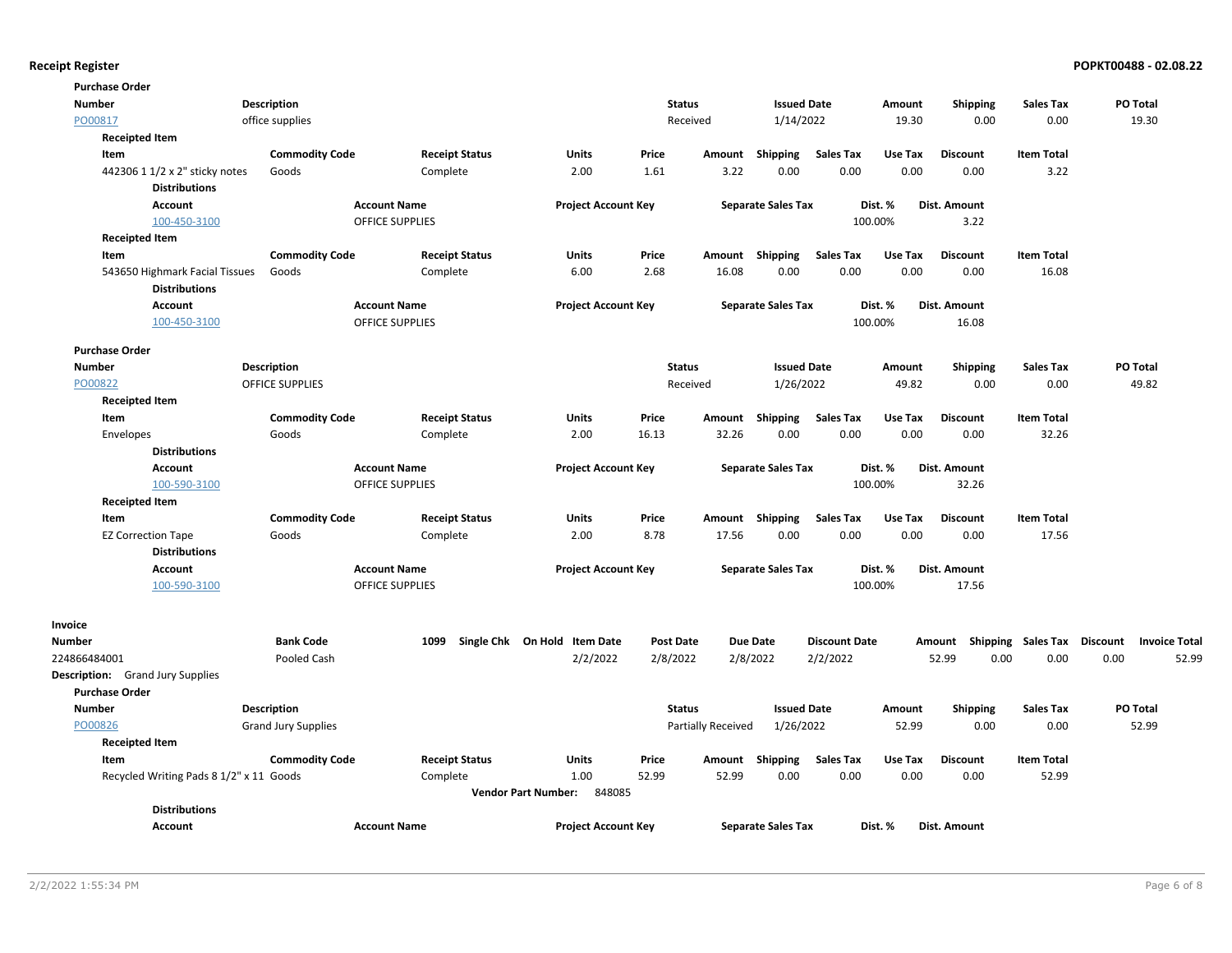| <b>Receipt Register</b> |              |                           |                         |                |           |                | POPKT00488 - 02.08.22         |
|-------------------------|--------------|---------------------------|-------------------------|----------------|-----------|----------------|-------------------------------|
|                         | 100-475-3130 | <b>GRAND JURY EXPENSE</b> |                         |                | 100.00%   | 52.99          |                               |
|                         |              |                           |                         |                |           |                |                               |
| <b>Packet Totals</b>    |              |                           |                         |                |           |                |                               |
|                         |              |                           |                         |                |           |                |                               |
| <b>Vendors:</b>         | Invoices: 12 | Purchase Orders: 14       | <b>Amount: 4,696.02</b> | Shipping: 0.00 | Tax: 0.00 | Discount: 0.00 | <b>Total Amount: 4,696.02</b> |